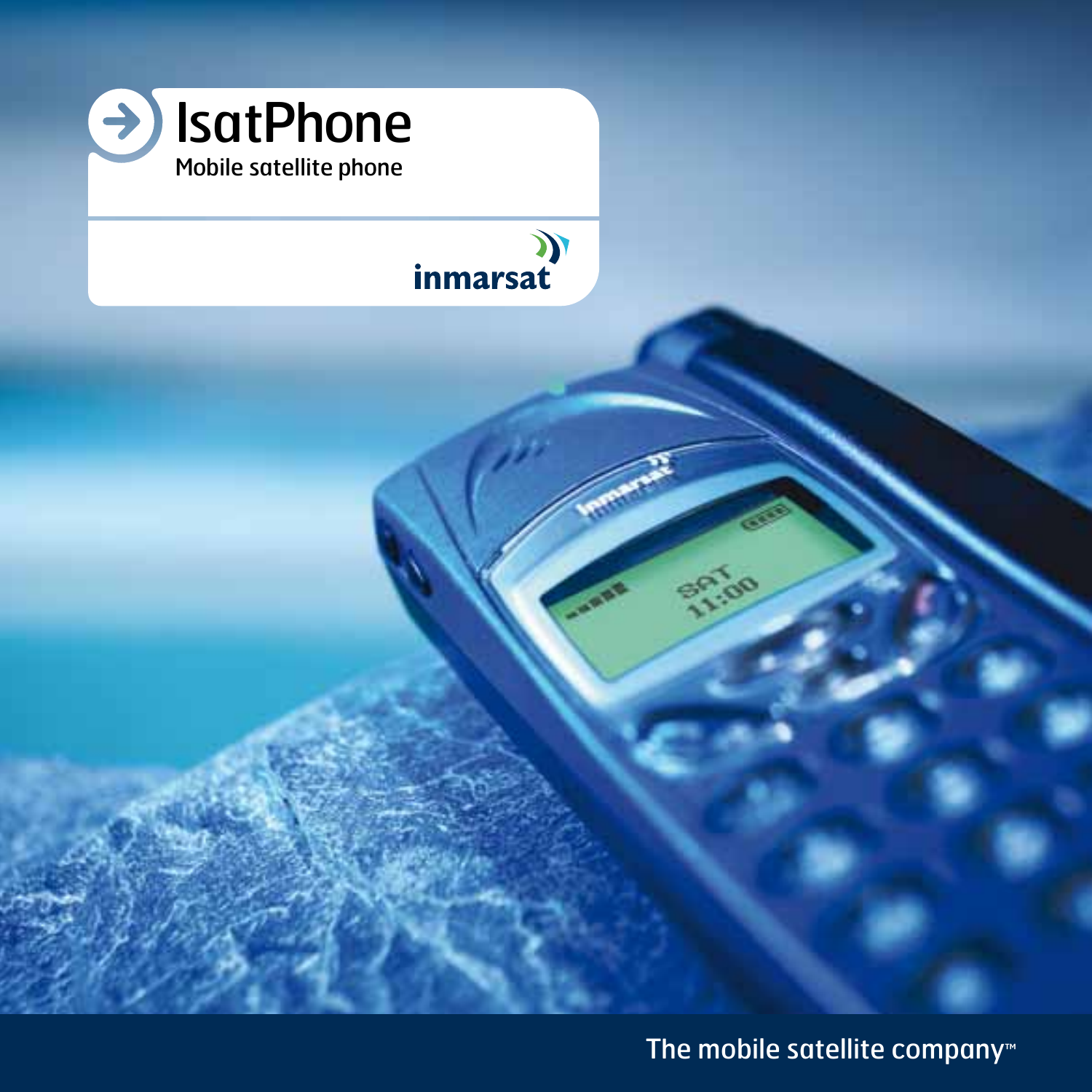

- Lightweight, pocket-size handset
- **O** Rugged design
- **O** Competitively priced
- $\bullet$  Dual mode satellite/ GSM 900 mobile phone
- Easy to use, icon-driven menu
- **O** For use in Asia, Africa and the Middle East
- $\odot$  Full range of accessories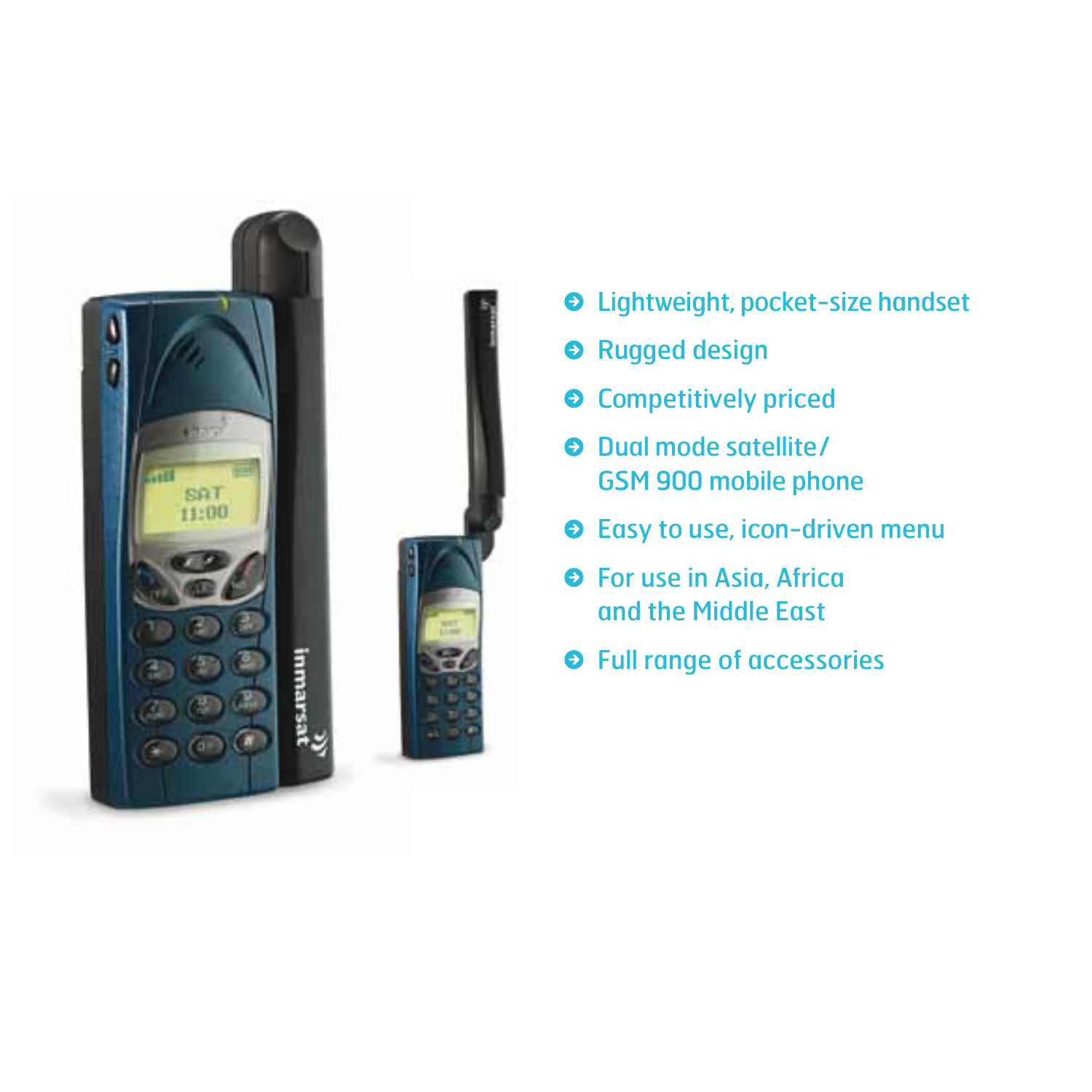# **IsatPhone**

### Mobile satellite phone

**O** IsatPhone is Inmarsat's mobile satellite phone service, providing a simple, highly affordable way of staying in touch.

Robust, compact and competitively priced, IsatPhone is ideal for business travellers and personal users who travel or work in areas where local networks are unreliable or non-existent.

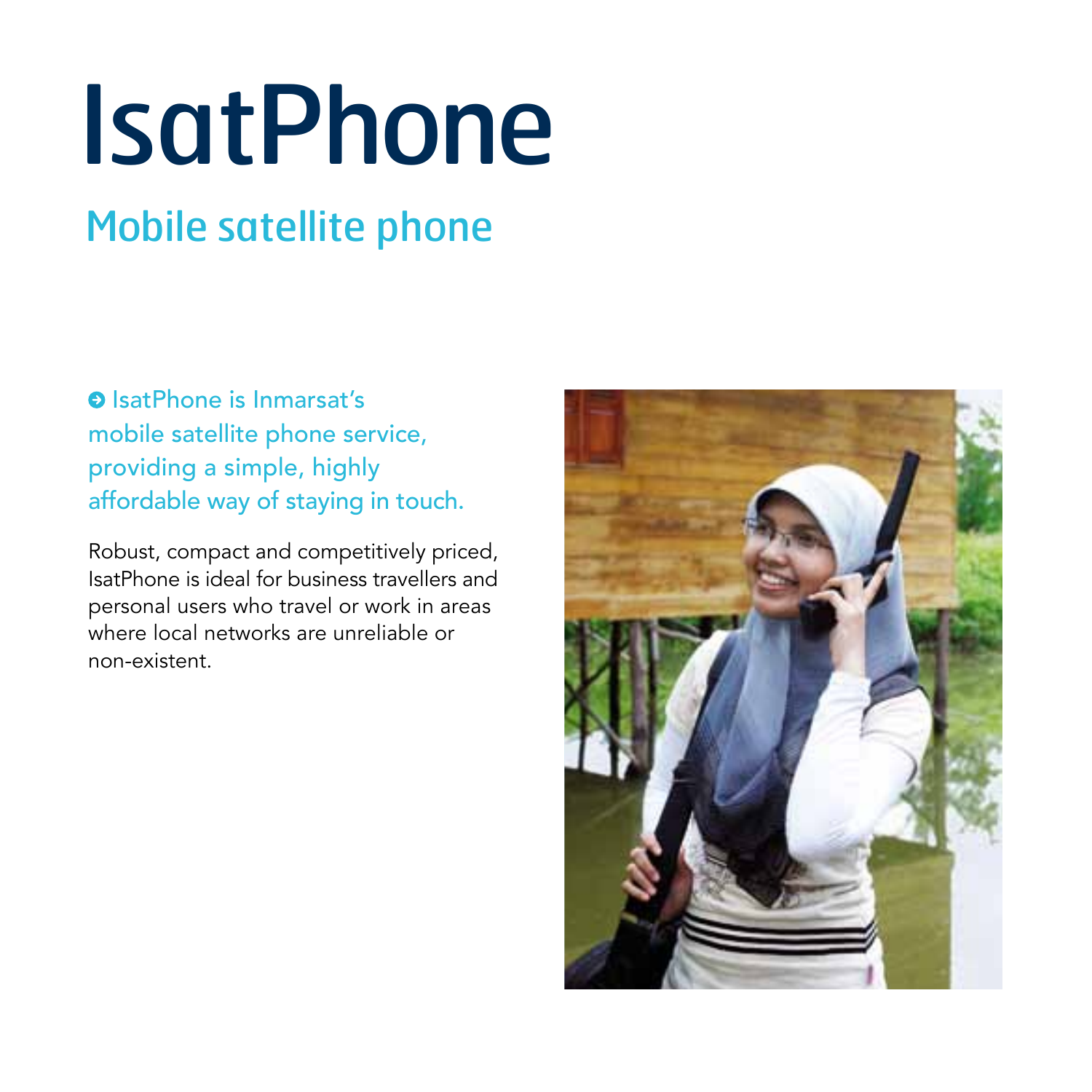#### **Coverage**

IsatPhone can be used within Asia, Africa and the Middle East using Inmarsat's latest generation I-4 satellites.



This map depicts Inmarsat's expectations of coverage, but does not represent a guarantee of service. The availability of service at the edge of coverage areas fluctuates depending on various conditions.

#### Leading provider

Inmarsat is the world's leading provider of global mobile satellite communications. We deliver mobile voice and data services to almost anywhere on the planet through the most versatile and reliable satellite communications network in the world.

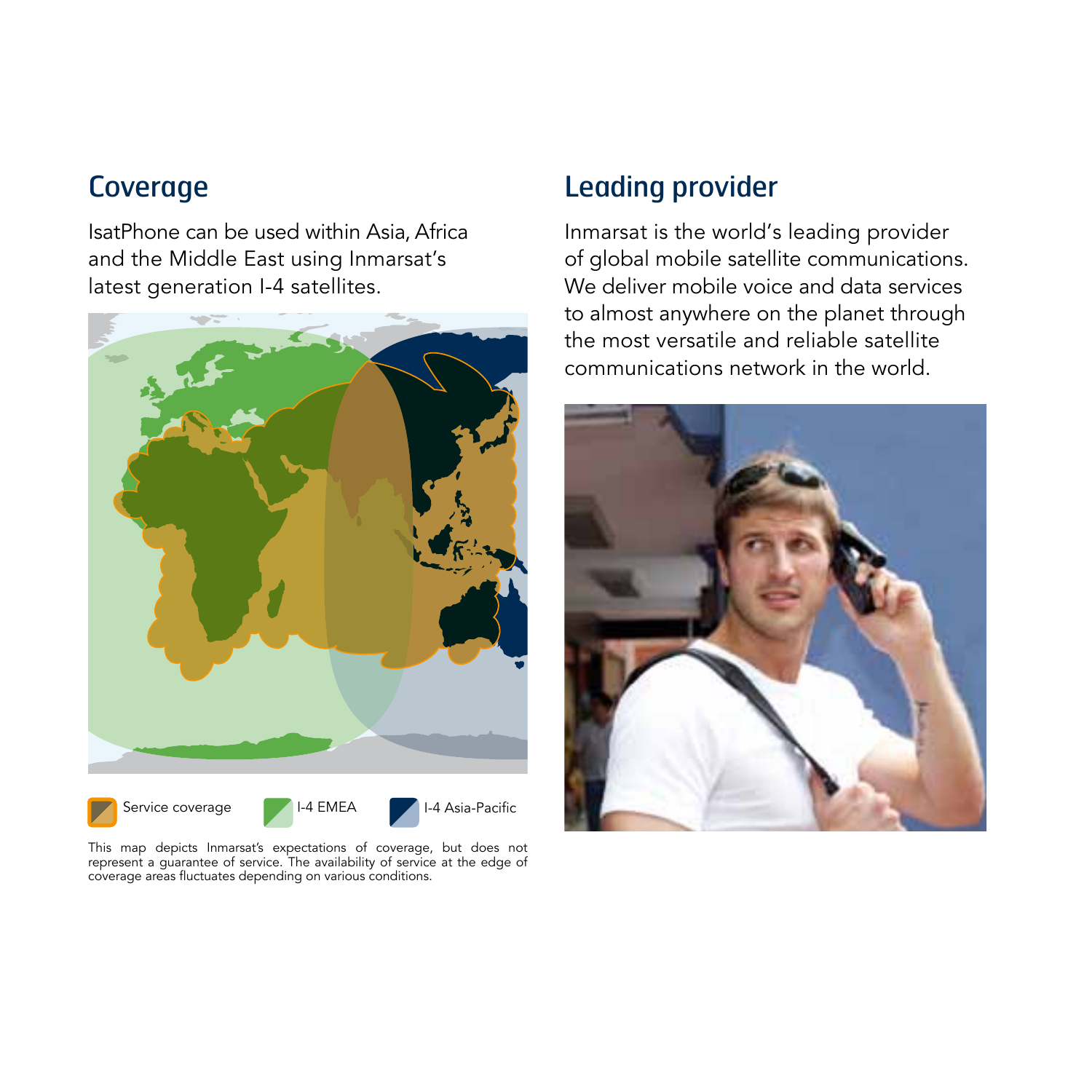#### Supplementary services

- **O** Voicemail
- **O** Call hold/waiting
- **O** Call forwarding
- **O** Conference calling for up to 5 parties
- **O** Call barring
- Text 160 characters (GSM mode only)

#### Accessories included

- **O** Phone charger and cable
- Wired, hands-free unit
- Slim battery pack

#### Also available

- Spare charger and cable
- **O** Car charger

#### Handset specification

| Network                 | 1-4 satellite and GSM 900                       |
|-------------------------|-------------------------------------------------|
| Size                    | $13 \times 5 \times 3.2$ cm                     |
| Weight                  | 210 grams with battery                          |
| Talk time               | Up to 2 hours 40 minutes<br>(satellite and GSM) |
| Standby time            | Up to 42 hours<br>(satellite and GSM)           |
| Antenna                 | Single satellite and GSM<br>dual mode antenna   |
| Data/fax                | 2400bps (satellite)<br>9600bps (GSM)            |
| Voltage                 | 4 Volts                                         |
| Speech quality          | FR (Full Rate) digital<br>encoded voice quality |
| Keypad                  | 16 + volume side keys                           |
| Phone book              | $99 + SIM$                                      |
| Last called nos.        | 10                                              |
| Missed call nos.        | 10                                              |
| Speed dialling          | $1 - 9$                                         |
| Personalised melody Yes |                                                 |